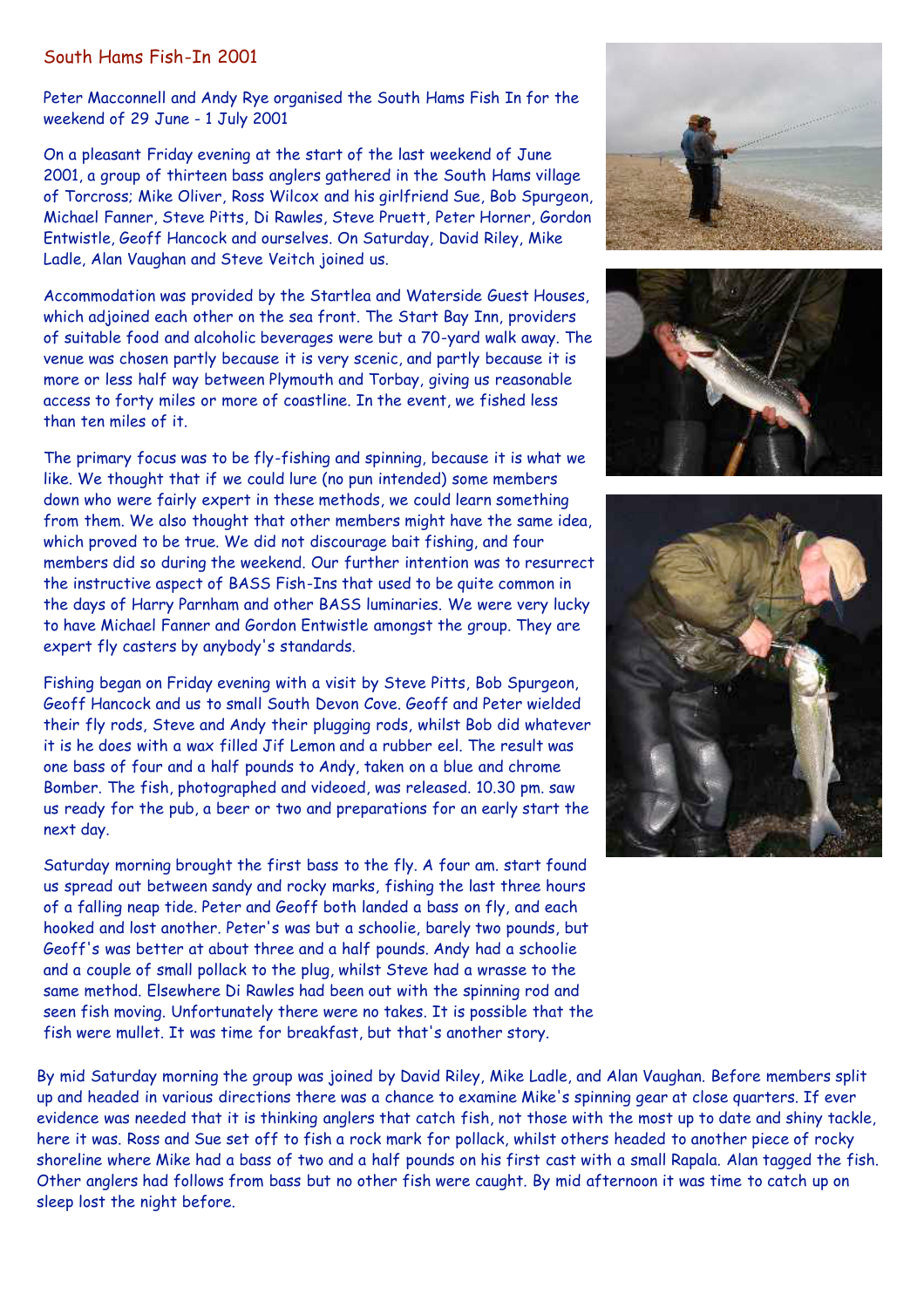On the Saturday evening the most successful anglers were Gordon Entwistle and Peter Horner who caught six bass between them whilst bait fishing on a beach mark. Several other fish were hooked and lost. David Riley took a schoolie from the same mark that Di had fished in the morning, so maybe some of them were not mullet, but bass after all. Andy and Steve Veitch walked another stretch of rocky coast and got into a real blitz of mackerel and one solitary bass to the plug. All the fish were very close in.

Early on the Sunday morning the keener ones of us were up again by 4.00 am. fishing sandy coves, reef and rock. Geoff, who by this stage was showing not only his expertise with the fly rod, but his focus on catching fish, landed another two bass, a couple of pollack, and a wrasse as well, all on a G Loomis rod, a beautiful twenty year old Hardy reel, an intermediate nine weight line, and a selection of flies of his own tying. Steve Pitts had a "basslet" of barely 12 ounces to the plug. By this stage in the weekend a certain element had more or less given up fishing in order to concentrate on being "grockles", but again more of that later. It was time for another breakfast.

By 10.30 on Sunday morning, the group convened on the beach outside the Guest Houses for a session of fly-casting tuition led by Michael Fanner and Gordon Entwistle. Michael is a qualified professional game fishing instructor and a member of the Advanced Professional Game Angling Instructors (A.P.G.A.I.), and Gordon is certainly a good enough fly caster to be a professional. Seven or eight of us had a go, under the tutelage of these two generous souls. From rank beginners, to regular fly-fishers on the look out for technical tips to develop their technique, all seemed to enjoy and benefit from the experience. If either Gordon, or Michael could be so persuaded, it would be great to see a contribution from them in a future magazine. Something along the lines of Tips For the Improving Fly Fisherman, focusing on fishing into the wind, getting good line speed, keeping a tight loop, and so on. In the meantime, however, many thanks to them both for providing a technical interlude as part of the Fish-In.

For any member tempted to venture down to South Devon, the breakfasts at Startlea and Waterside have a great deal to recommend them, especially if you believe that, in bass fishing, one needs to keep up one's strength. There are few better means of doing this than consuming a Full English/Welsh/Irish breakfast. For those who also think such a breakfast goes down even better when accompanied by hilarious, fantastic, and sometimes rather sinister fishing stories, we would particularly recommend breakfast at Startlea during a BASS Fish-In. Steve Pruett's stories of how he caught a windsurfer (the man and the board) and of how the sailor who cut Steve's line had to hide under a pier for three hours, are well worth a re-telling, as are the various lunatic mis-adventures of Bob Spurgeon and Mike Oliver.

By Sunday afternoon several members were on their way home. Geoff fly fished again and caught another two bass and some pollack. Bob, Ross, Sue, as well as Phil & Jo Hyde, who had put in a late guest appearance, did some mackerel fishing, using what we can only describe as unsophisticated long distance methods. Beer drinking, apparently, followed this. We can only say that we were glad not to have witnessed it. By this time both the organisers had gone home.

It is interesting to observe BASS members together on a Fish-In. Some are dedicated to fishing quite hard, with a degree of focus and determination, whilst others, see it primarily as a social event. Most have a mid-way view between those two. There are one or two, however, who appear to have a deep need to return, psychologically speaking, to their schoolboy days. This is the first time that we have run a Fish-In, and having had the experience, we are firmly of the view that having a couple of these regressed types present, provides immense entertainment value for the rest of the group, and seemingly, lots of fun for them.

All in all, members from different parts of the country seemed to get along with each other. Perhaps the common interests of catching fish and having fun, are enough to do the trick. The farthest traveller did a round trip of 600 miles, and several did round trips of 200-300 miles. More than half the members had not met each other before, so, hopefully, it was not a clique event. Our intention, at this point is to repeat the Fish-In in 2002 in, more or less, the same format.

It is hard to know what to make of the fishing. We were not keeping a formal record, but as near as we can work it out, fourteen anglers caught, between them, about sixteen bass. The best bass was four and a half pounds, with only one or possibly two others making three pounds. Mostly they were around two pounds, and a couple were barely twelve ounces. Additionally there seems to have been about a dozen pollack caught, plus a couple of wrasse, and a few mackerel.

As we understand it, the general tradition for BASS Fish-Ins, with the exception of Shell Island, is to catch almost nothing. So by those standards we did well enough. It is probable, however, that this area would, twenty years ago, have produced several fish in the four to eight pound class; fish that have now been over-exploited by the offshore